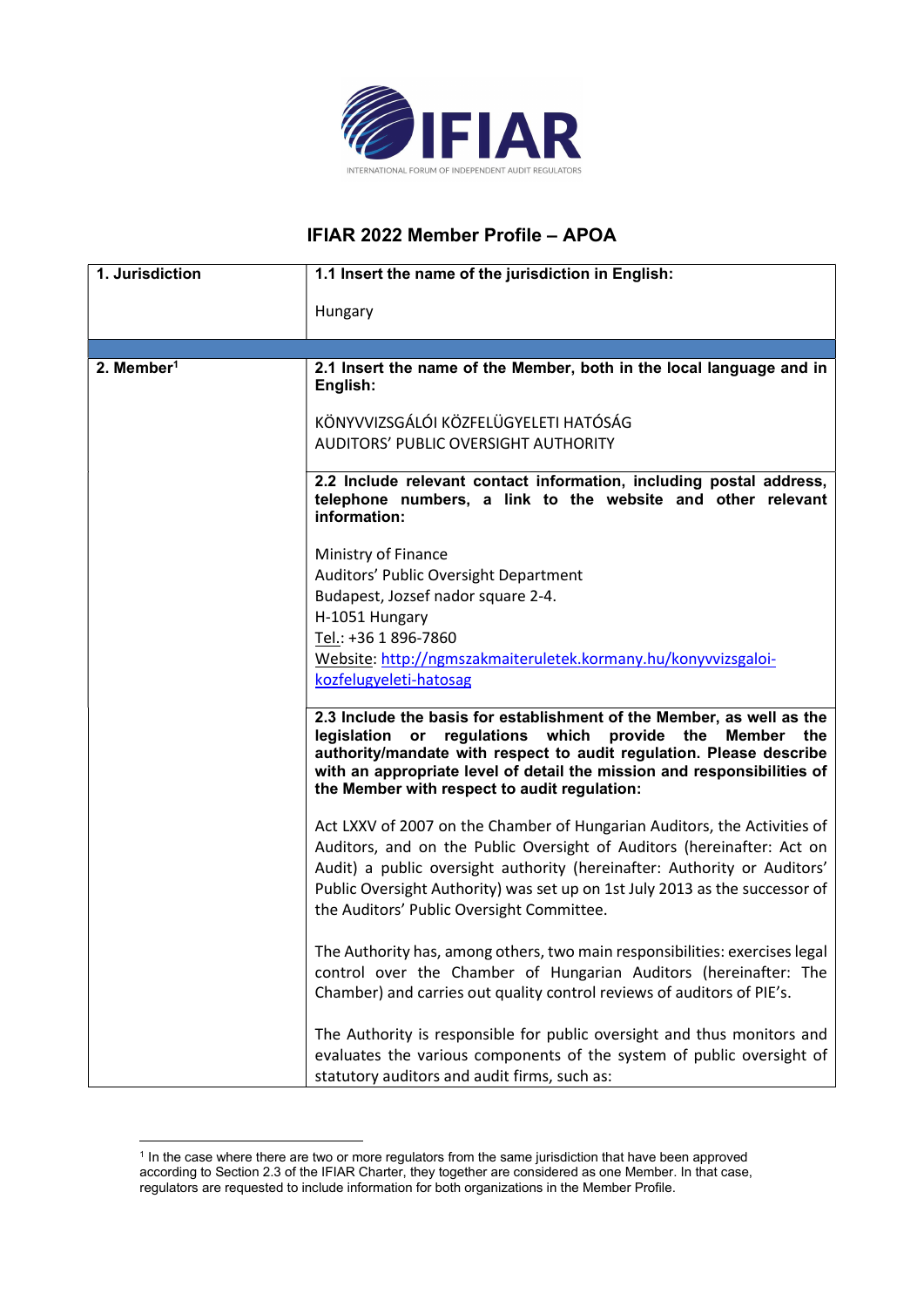

|                                                                  | a) the procedures for the granting of authorizations to carry out<br>statutory audits, the records and registers of the Chamber;<br>b) the drafting and approval of Hungarian national accounting<br>standards, the Chamber's code of ethics, and the national<br>standards relating to quality control;<br>c) the functioning of the continuing professional training program<br>and the quality assurance system;<br>d) the disciplinary proceedings. |
|------------------------------------------------------------------|---------------------------------------------------------------------------------------------------------------------------------------------------------------------------------------------------------------------------------------------------------------------------------------------------------------------------------------------------------------------------------------------------------------------------------------------------------|
|                                                                  | The Authority cooperates with the competent authorities of third<br>countries.                                                                                                                                                                                                                                                                                                                                                                          |
|                                                                  | The Act on Audit designates the Authority as the competent authority of<br>43/2006/EC Directive and 537/2014/EU Regulation.                                                                                                                                                                                                                                                                                                                             |
|                                                                  | 2.4 Have there been any major changes to the Member's organization<br>or to the governing legislation since completing last year's Member<br>Profile?                                                                                                                                                                                                                                                                                                   |
|                                                                  | ⊠ No<br>$\Box$ Yes                                                                                                                                                                                                                                                                                                                                                                                                                                      |
|                                                                  | If yes, please describe these changes with an appropriate level of<br>detail:                                                                                                                                                                                                                                                                                                                                                                           |
|                                                                  |                                                                                                                                                                                                                                                                                                                                                                                                                                                         |
|                                                                  |                                                                                                                                                                                                                                                                                                                                                                                                                                                         |
| <b>Governing Body</b><br>3.<br><b>Composition and</b><br>members | 3.1 Describe with an appropriate level of detail the current<br>composition of the Member's governing body, including the ratio<br>between Board members who are independent from the audit<br>profession and those who are not <sup>2</sup> . The audit profession includes, for<br>example: audit firms, professional accountancy bodies and bodies or<br>entities associated with the audit profession.                                              |
|                                                                  | Based on the Act on Audit, the Minister of Finance is designated as the<br>Auditors' Public Oversight Authority that is responsible for the audit<br>oversight system. The minister delegated his tasks to the Accounting and<br>Public Oversight Department of the Ministry of Finance.                                                                                                                                                                |
|                                                                  | 3.2 What are the eligibility criteria / requirements and composition<br>requirements for the members of the governing body?                                                                                                                                                                                                                                                                                                                             |
|                                                                  | The Minister of Finance is designated as Auditors' Public Oversight<br>Authority. There is no specific governing body for the Authority.                                                                                                                                                                                                                                                                                                                |
|                                                                  | 3.3. Is each member of the governing body independent from the audit<br>profession? The audit profession includes, for example: audit firms,<br>professional accountancy bodies and bodies or entities associated<br>with the audit profession.                                                                                                                                                                                                         |

 $^2$  An individual is independent of the profession even if he is a CPA, Chartered Accountant, or holder of another equivalent qualification, as long as this individual is not employed by or affiliated to a registered audit firm, nor employed by or affiliated to of a professional accountancy body, nor employed by or affiliated to bodies or entities associated with the audit profession.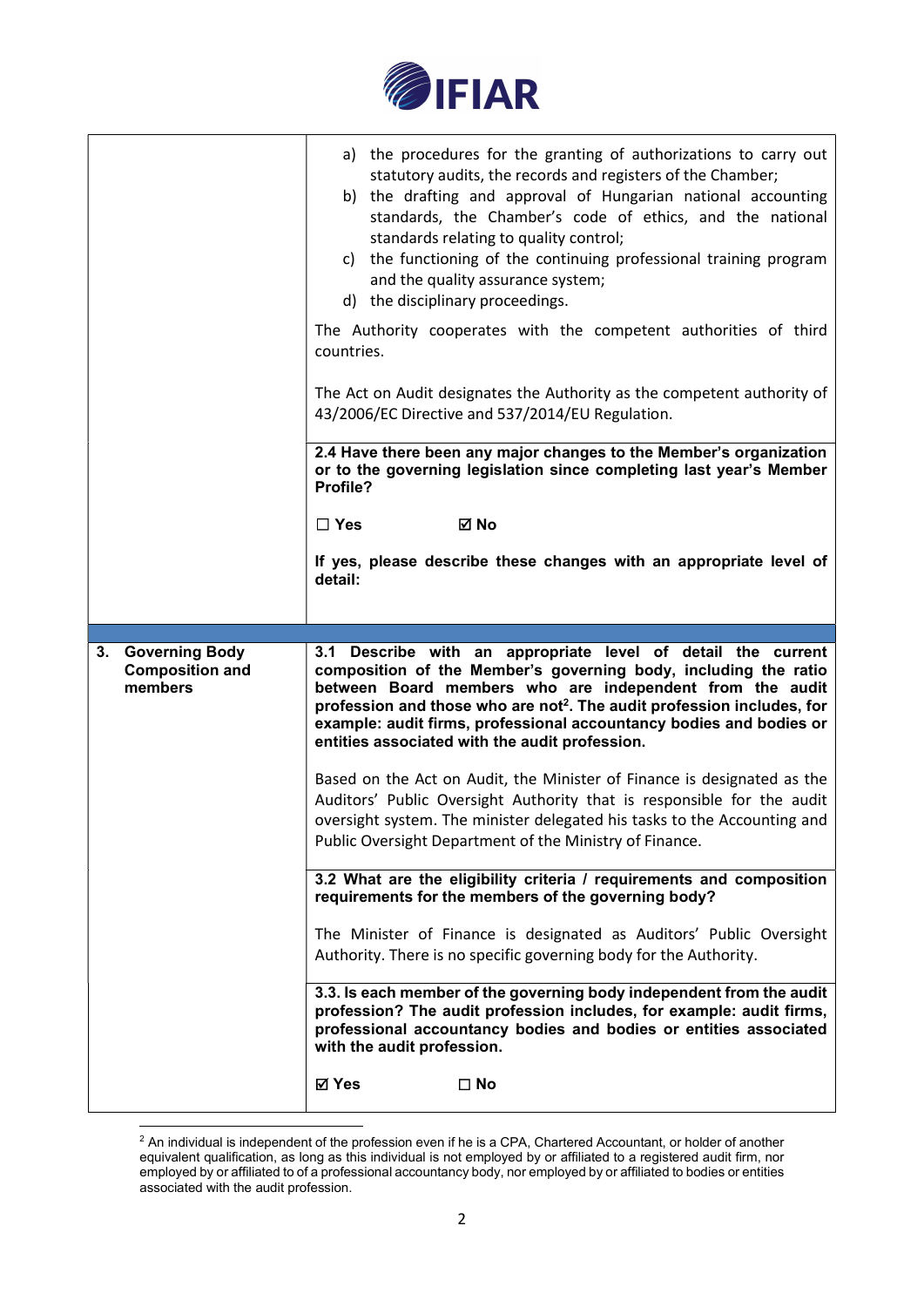

|                                   | 3.4 If the answer to question 3.3 is "No", is the majority of the members<br>of the governing body non-practitioner?                                                                                                                                                                       |
|-----------------------------------|--------------------------------------------------------------------------------------------------------------------------------------------------------------------------------------------------------------------------------------------------------------------------------------------|
|                                   | $\square$ Yes<br>$\square$ No                                                                                                                                                                                                                                                              |
|                                   | 3.5 If the answer to question 3.3 is "No", which safeguards are in place<br>to provide for the Member's overall independence from the audit<br>profession?                                                                                                                                 |
|                                   | 3.6 Is there a restriction or recusal process that is applicable to<br>members of the governing body of the Member who are current or<br>former auditors/practitioners?                                                                                                                    |
|                                   | <b>⊠</b> Yes<br>$\square$ No                                                                                                                                                                                                                                                               |
|                                   | Does this include a "cooling-off" period for former auditors?                                                                                                                                                                                                                              |
|                                   | ⊠ Yes<br>$\square$ No                                                                                                                                                                                                                                                                      |
|                                   | If yes to either of the above, please describe:                                                                                                                                                                                                                                            |
|                                   | The restrictions and the "cooling-off" period are applicable according to<br>the European legislation, 537/2014/EU Regulation. At least three years.                                                                                                                                       |
|                                   | 3.7 Other than the governing body, are members of the profession<br>involved in the Member's organization (including in any inspections,<br>committee or panel role)?                                                                                                                      |
|                                   | ⊠ No<br>$\Box$ Yes                                                                                                                                                                                                                                                                         |
|                                   | If yes, please describe their role with an appropriate level of detail,<br>including the ratio between those who are independent and those who<br>are not in the relevant function and whether such role includes<br>decisional or control authority:                                      |
|                                   |                                                                                                                                                                                                                                                                                            |
| 4.<br><b>Funding Arrangements</b> | 4.1 Describe the main funding arrangements of the Member, including<br>the setting and approval of the budget and the fees, if any:                                                                                                                                                        |
|                                   | The activities of the Authority are funded from the following two<br>resources:                                                                                                                                                                                                            |
|                                   | 1. State budget: the annual fiscal budget appropriate funds to ensure the<br>efficient functioning of the system of public oversight of statutory auditors.                                                                                                                                |
|                                   | 2. Public oversight fee: The Chamber pays public oversight fee to the<br>Authority for carrying out the public oversight functions. (The public<br>oversight fee shall be ten per cent of the Chambers' proceeds from<br>membership fees and contribution payments received for the year.) |
|                                   | The Authority decides on the use of the amount according to its working<br>plan.                                                                                                                                                                                                           |
|                                   | 4.2 Is the funding free from undue influence by the profession?                                                                                                                                                                                                                            |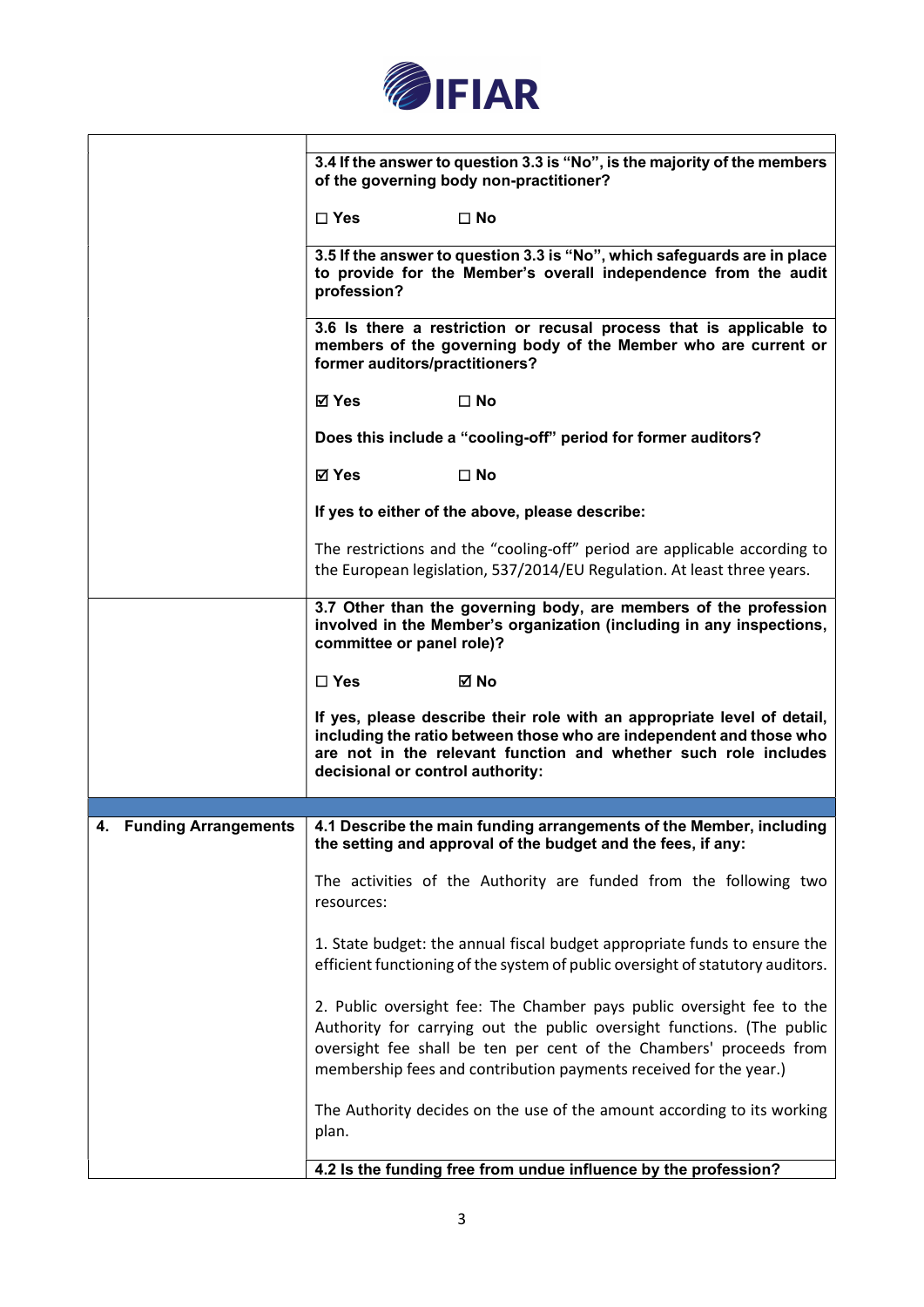

|                                         | ⊠ Yes<br>$\Box$ No                                                                                                                                                                                                                                                                                                                                                                                                                                                                                                                                                                                                          |
|-----------------------------------------|-----------------------------------------------------------------------------------------------------------------------------------------------------------------------------------------------------------------------------------------------------------------------------------------------------------------------------------------------------------------------------------------------------------------------------------------------------------------------------------------------------------------------------------------------------------------------------------------------------------------------------|
|                                         | Please describe with an appropriate level of detail the safeguards in<br>place to prevent undue influence by the profession:                                                                                                                                                                                                                                                                                                                                                                                                                                                                                                |
|                                         | The public oversight fee falls under the scope of legislation related to the<br>use of the state budget, therefore practitioners has no influence on that.                                                                                                                                                                                                                                                                                                                                                                                                                                                                  |
|                                         |                                                                                                                                                                                                                                                                                                                                                                                                                                                                                                                                                                                                                             |
| 5. Inspection System                    | 5.1 Does the Member have the responsibility for recurring inspections<br>of audit firms undertaking audits of public interest entities (PIEs)?                                                                                                                                                                                                                                                                                                                                                                                                                                                                              |
|                                         | <b>⊠ Yes</b><br>$\square$ No                                                                                                                                                                                                                                                                                                                                                                                                                                                                                                                                                                                                |
|                                         | 5.2 Is this responsibility undertaken directly or through oversight of<br>inspection conducted by another organization?                                                                                                                                                                                                                                                                                                                                                                                                                                                                                                     |
|                                         | <b>⊠</b> Directly<br>□ Through Oversight                                                                                                                                                                                                                                                                                                                                                                                                                                                                                                                                                                                    |
|                                         | If directly, kindly provide a brief description or summary of the<br>responsibility, including the regulatory reporting process after<br>inspections i.e. recommendations issued, follow-up, etc.).                                                                                                                                                                                                                                                                                                                                                                                                                         |
|                                         | If through oversight of another organization, please describe with<br>$\bullet$<br>an appropriate level of detail the other organization, its relation to<br>the Member, its role, and the arrangements for oversight:                                                                                                                                                                                                                                                                                                                                                                                                      |
|                                         | This responsibility is undertaken directly by the Authority. Inspections shall<br>be appropriate and proportionate in view of the scale and complexity of<br>the activity of the inspected registered statutory auditor or audit firm.<br>Inspections shall cover the period for which the registered statutory<br>auditor, audit firm was delegated under contract for carrying out the<br>statutory audit of the public-interest entity's accounts. The Authority shall<br>carry out the inspections under an annual action plan that shall be posted<br>on the government portal at the latest by 31 March of that year. |
|                                         | 5.3 Please describe with an appropriate level of detail the<br>requirements and practices regarding the frequency of inspections:                                                                                                                                                                                                                                                                                                                                                                                                                                                                                           |
|                                         | Quality control shall be conducted at least every 3 years for PIE auditors,<br>firms, and every 6 years for non-PIE auditors, firms.                                                                                                                                                                                                                                                                                                                                                                                                                                                                                        |
|                                         |                                                                                                                                                                                                                                                                                                                                                                                                                                                                                                                                                                                                                             |
| 6. Audit and Financial<br><b>Market</b> | 6.1 Provide the number of audit firms subject to inspections. Include<br>an indication of the number of public interest audits (PIEs) and other<br>audits that fall under the Member's oversight or mandate.                                                                                                                                                                                                                                                                                                                                                                                                                |
|                                         | Number of PIE audit firms: 15<br>Number of PIE auditors: 45<br>Number of PIEs: 108                                                                                                                                                                                                                                                                                                                                                                                                                                                                                                                                          |
|                                         | 6.2 What are the sizes and market shares of each of the largest audit<br>firms in the Member's jurisdiction?                                                                                                                                                                                                                                                                                                                                                                                                                                                                                                                |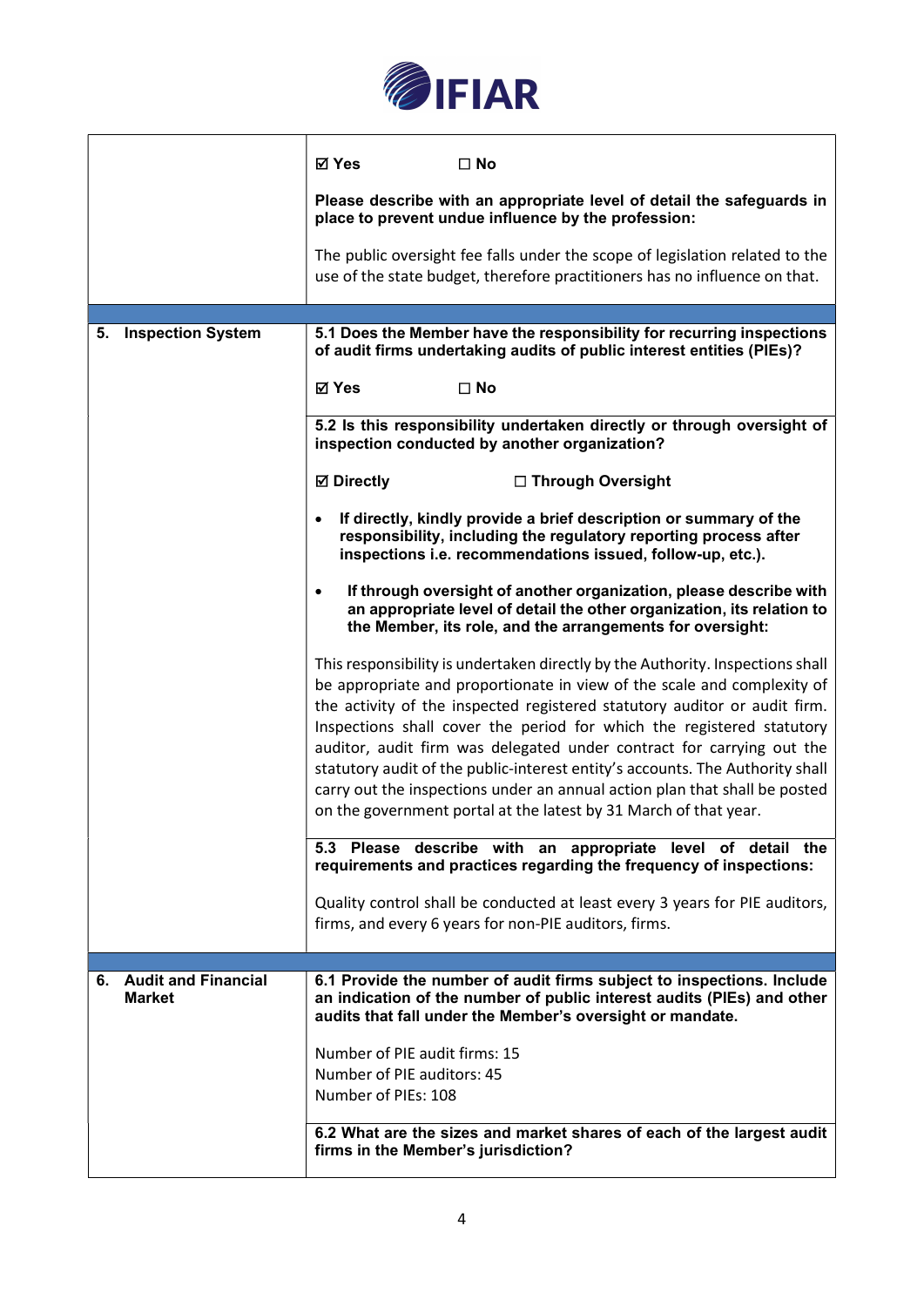

|                                                                                                           | PWC: 12 409 million HUF<br>KPMG: 9 122 million HUF<br>EY: 6 781 million HUF                                                                                                                                                                                                                                                                                                                                                                                                                              |
|-----------------------------------------------------------------------------------------------------------|----------------------------------------------------------------------------------------------------------------------------------------------------------------------------------------------------------------------------------------------------------------------------------------------------------------------------------------------------------------------------------------------------------------------------------------------------------------------------------------------------------|
|                                                                                                           | Deloitte: 6 016 million HUF                                                                                                                                                                                                                                                                                                                                                                                                                                                                              |
|                                                                                                           |                                                                                                                                                                                                                                                                                                                                                                                                                                                                                                          |
| <b>Main Other</b><br>7.<br><b>Responsibilities of the</b><br>Member within the area<br>of Audit Oversight | 7.1 Please indicate whether the Member has responsibility for tasks<br>other than Inspections within the area of Audit Oversight:<br><b>Ø Registration/Licensing</b><br>☑ Audit and/or Ethics Standard Setting<br>☑ Permanent Education of Auditors<br><b>☑ Enforcement</b>                                                                                                                                                                                                                              |
|                                                                                                           | $\Box$ Other:                                                                                                                                                                                                                                                                                                                                                                                                                                                                                            |
|                                                                                                           | 7.2 If the Member has the responsibility for Registration/Licensing,<br>please indicate whether this responsibility is undertaken directly or<br>through oversight of Registration/Licensing conducted by another<br>organization?                                                                                                                                                                                                                                                                       |
|                                                                                                           | $\Box$ Directly<br><b>Ø Through Oversight</b>                                                                                                                                                                                                                                                                                                                                                                                                                                                            |
|                                                                                                           | If directly, please describe the responsibility with an appropriate<br>level of detail.                                                                                                                                                                                                                                                                                                                                                                                                                  |
|                                                                                                           | If through oversight, please indicate the name of the other<br>$\bullet$<br>organization and its composition (i.e. whether practitioners from<br>the audit profession are involved in decision-making). Also give a<br>description of the powers of the other organization and procedure<br>applied, as well as the role of the Member in these procedures.                                                                                                                                              |
|                                                                                                           | The Registration and Licensing is a mixed procedure, both Authority and<br>the Chamber of Auditors have competence and power to the procedure.<br>To be licensed as a statutory auditor or audit firm a license has to be issued<br>by the Authority stating that the auditor or audit firm comply with<br>requirements. With the license, the auditor or audit firm can apply to be<br>registered at the registry of the Chamber. To carry out statutory audit both<br>license and registry are needed. |
|                                                                                                           | The Authority bears ultimate responsibility to the licensing and registration<br>of auditors and audit firms.                                                                                                                                                                                                                                                                                                                                                                                            |
|                                                                                                           | 7.3 If the Member has the responsibility for Audit and/or Ethics<br>Standard Setting, please indicate whether this responsibility is<br>undertaken directly or through oversight of Audit and/or Ethics<br><b>Standard Setting conducted by another organization?</b>                                                                                                                                                                                                                                    |
|                                                                                                           | $\Box$ Directly<br><b>Ø Through Oversight</b>                                                                                                                                                                                                                                                                                                                                                                                                                                                            |
|                                                                                                           | If directly, please describe the responsibility with an appropriate<br>level of detail.                                                                                                                                                                                                                                                                                                                                                                                                                  |
|                                                                                                           | If through oversight, please indicate the name of the other<br>$\bullet$<br>organization and its composition (i.e. whether practitioners from<br>the audit profession are involved in decision-making). Also give a                                                                                                                                                                                                                                                                                      |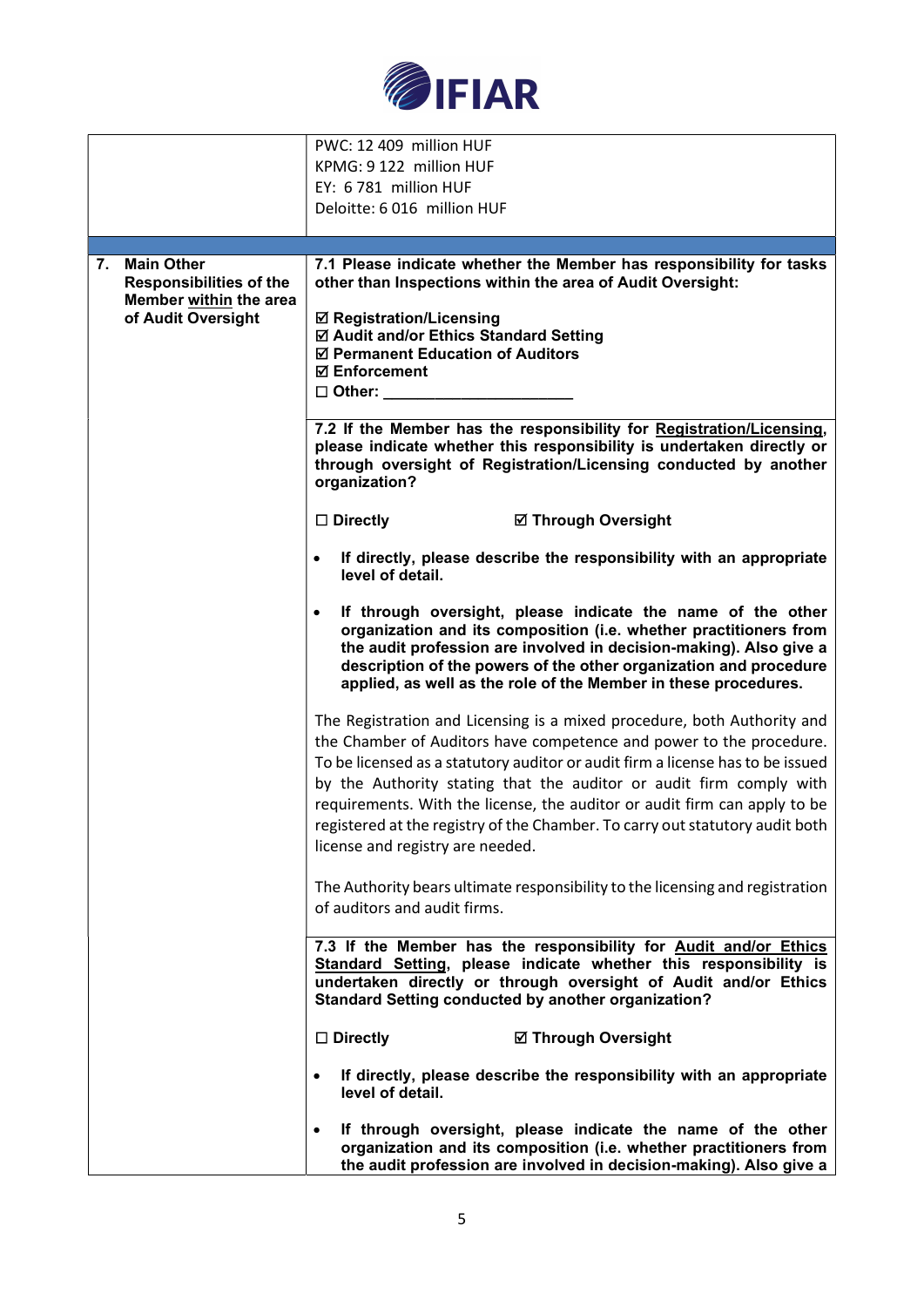

| description of the powers of the other organization and procedures<br>applied, as well as the role of the Member in these procedures.                                                                                                                                                                                                                                      |
|----------------------------------------------------------------------------------------------------------------------------------------------------------------------------------------------------------------------------------------------------------------------------------------------------------------------------------------------------------------------------|
| The Chamber of Auditors is responsible for the preparation of the national                                                                                                                                                                                                                                                                                                 |
| standards. The national standards are approved by the Authority. The                                                                                                                                                                                                                                                                                                       |
| adopted and approved standards are issued by the Chamber.                                                                                                                                                                                                                                                                                                                  |
| The Authority has ultimate responsibility in the standard setting                                                                                                                                                                                                                                                                                                          |
| procedure.                                                                                                                                                                                                                                                                                                                                                                 |
| 7.4 If the Member has the responsibility for Permanent Education of                                                                                                                                                                                                                                                                                                        |
| Auditors, please indicate whether this responsibility is undertaken<br>directly or through oversight of Permanent Education of Auditors<br>conducted by another organization?                                                                                                                                                                                              |
| $\Box$ Directly<br><b>Ø Through Oversight</b>                                                                                                                                                                                                                                                                                                                              |
| If directly, please describe the responsibility with an appropriate<br>level of detail.                                                                                                                                                                                                                                                                                    |
| If through oversight, please indicate the name of the other<br>$\bullet$<br>organization and its composition (i.e. whether practitioners from<br>the audit profession are involved in decision-making). Also give a<br>description of the powers of the other organization and procedures<br>applied, as well as the role of the Member in these procedures.               |
| Permanent Education of Auditors is organized by the Chamber of the                                                                                                                                                                                                                                                                                                         |
| Auditors. The Permanent Education is based on an annual program                                                                                                                                                                                                                                                                                                            |
| approved by the Authority.                                                                                                                                                                                                                                                                                                                                                 |
|                                                                                                                                                                                                                                                                                                                                                                            |
| The Authority has ultimate responsibility to Permanent Education of<br>Auditors.                                                                                                                                                                                                                                                                                           |
| 7.5 If the Member has the responsibility for <b>Enforcement</b> , please<br>indicate whether this responsibility is undertaken directly or through<br>referral to other organization(s)?                                                                                                                                                                                   |
| <b>Ø</b> Directly<br>□ Through Referral                                                                                                                                                                                                                                                                                                                                    |
| If directly, kindly provide a brief description or summary of the<br>$\bullet$<br>enforcement responsibility, the procedure and process involved,<br>including the regulatory reporting process that led to disciplinary<br>action.                                                                                                                                        |
| If through referral, please indicate the name of the other<br>$\bullet$<br>organization and its composition (i.e. whether practitioners from<br>the audit profession are involved in decision-making). Also give a<br>description of the enforcement powers of the other organization<br>and procedures applied, as well as the role of the Member in these<br>procedures. |
| The Authority, if noticing any situation where the interests of entities<br>audited by statutory auditors are jeopardized can conduct an investigation<br>and impose sanctions.                                                                                                                                                                                            |